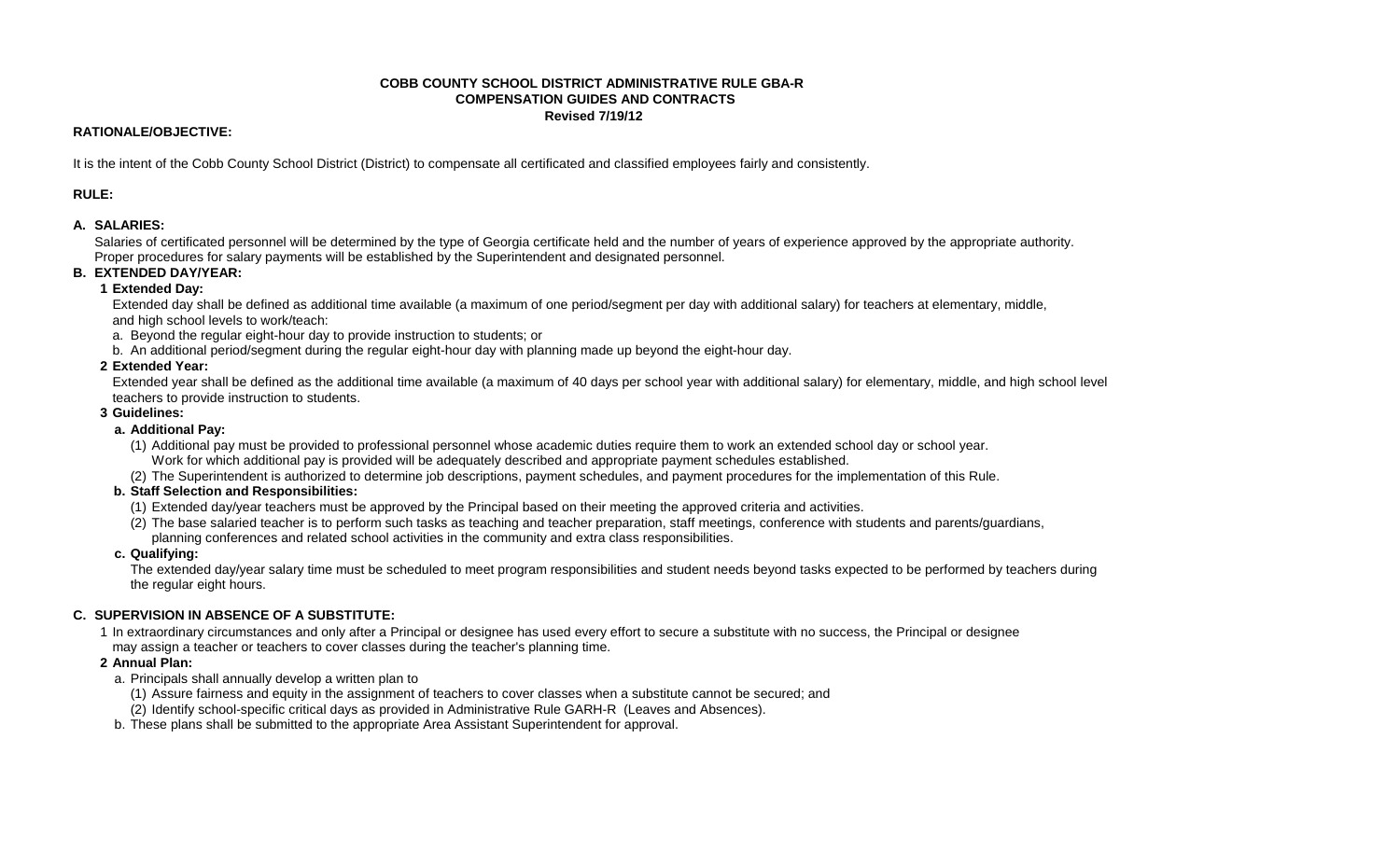#### **D. OATH OF ALLEGIANCE:**

Employees must have on file an Oath of Allegiance.

#### **E. EMPLOYEE EXTENDED DAY/YEAR SALARIES:**

The District establishes the following criteria that apply to all instructors receiving extended day/year salaries:

- 1 The extended time required will be beyond the employee's normal workday and year as defined in Board Policy GBRC (Professional Personnel Work Loads) and and Board Policy AEA (School Calendar);
- 2 All approved extended instructional activities will relate to instructional student competencies approved in Board Policy IA
- (Performance Standards and Expectations);
- 3 Instructors will be limited to teaching one segment out of field;
- 4 Payments will be made only for work actually performed;

5 Monthly/yearly documentation of extended salary time and program responsibilities will be maintained and reported to the Georgia Department of Education.

#### **F. CONTRACTS:**

- 1 Employment contracts of certificated professional personnel shall be in writing and be signed in duplicate by such personnel on their own behalf and by the Superintendent on behalf of the Cobb County Board of Education (Board).
- 2 By April 15 of each year, (or later, if allowed by law) the Board shall tender new contracts for the ensuing school year to all certificated personnel who were on the District's payroll at the beginning of that school year, except personnel who have resigned or who have been terminated, or notify such personnel that they will not be rehired for the ensuing school year. Such notification shall be in writing.
- 3 All contracts will contain the following statement:

 "Final salary schedules will be available for teachers on July 1 and all other certificated professional personnel on August 1.These schedules will indicate the annual salary and will be available on the HR section of the District Website at……………..

#### **G. SALARY DETERMINATION/PAYMENT:**

Salary determination and payment will be as follows:

- 1 **Human Resources:**
	- The following items will be properly processed in the Human Resources Division:
	- a. Valid Georgia in-field certificate and/or license;
	- b. Information Data Sheet;
	- c. Process employment eligibility verification (I-9);
	- d. Oath of Allegiance;
	- e. Retirement System number or application form, if applicable;
	- f. Copy of military discharge, if applicable (DD-214);
	- g. College transcripts (undergraduate and graduate) and/or other appropriate educational credentials;
	- h. Experience verification form, if applicable; and
	- i. Consent form for background check.
- **2 Required Employee Information:**

All employees of the District will be responsible for reporting any change in name (must be accompanied by new Social Security Card reflecting employee's

- current name), home address or withholding tax information. This information must be submitted in writing, using the proper forms, to the appropriate division.
- **3 Payment:**
	- a. Personnel, other than annual employees, who are employed on the beginning date of the contract year will be paid in equal monthly installments from August through July.
	- b. Personnel, other than annual employees, who are employed after the beginning date of the contract year may have their first check adjusted. The remainder of their salary will be paid in equal monthly installments through July. Employees can request to receive 1/12 of their annual salary through the month of May and receive the balance due paid in two equal installments in June and July.
	- c. Personnel whose employment ends before the May service report period ending date will be paid salary due at the next scheduled payday.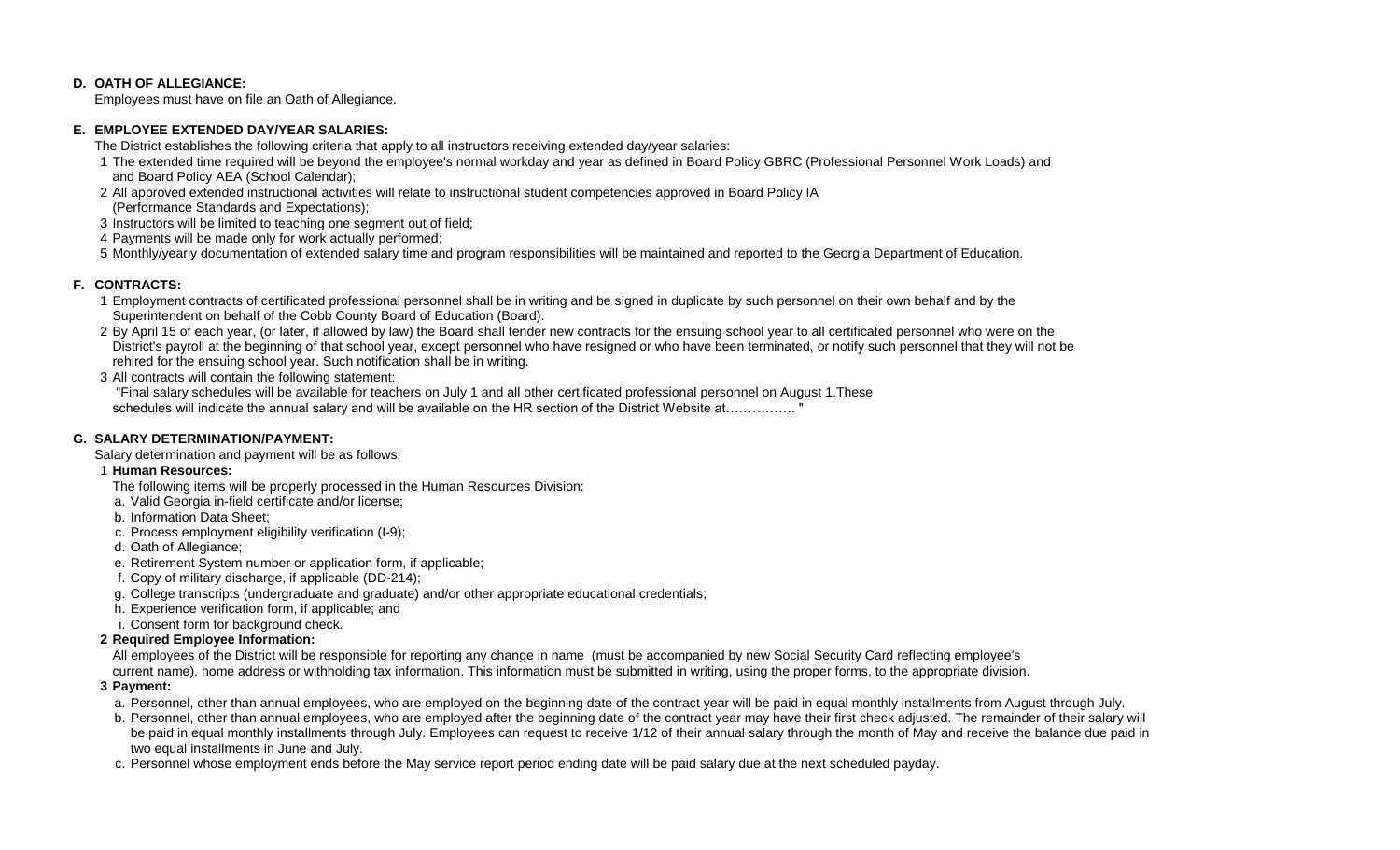#### **4 Payroll Deductions:**

- Deductions from employees' salaries will be made for:
- a. Federal and state taxes as provided by law;
- b. Appropriate retirement systems (Teachers' Retirement System [TRS] or Public Schools Employees' Retirement Systems [PSERS]) and supplemental retirement program;
- c. Social Security;
- d. Medical, cancer, life and dental insurance, if authorized by the employee;
- e. Salary for days absent in excess of allowable leave;
- f. Repayment of money the employee owes to the District;
- g. Other deductions approved by the Board and authorized by the employee.

# **5 Credit for Experience Out of the District:**

Certificated employees new to the District will be placed at step one of the appropriate salary and certification level. Upon receipt of verified experience and a valid in-field certificate, the salary will be appropriately adjusted. Teaching experience gained outside the District in an accredited, Georgia-recognized program will be credited year for year.

## **6 Inability to Obtain Certificate:**

a. If the employee is unable to be properly certified as specified by the Georgia Professional Standards Commission, the employment contract shall be terminated.

- b. In the event the District was unaware of the employee's inability to be certified in Georgia, or to maintain necessary certification, the employee's daily rate of pay shall be adjusted to that of a supply teacher retroactive to the beginning date of employment under this contract or to the date the certificate became invalid, whichever is more recent.
- c. Salary adjustments can be made only during the current fiscal year.

# **7 Student Teacher Supervision:**

## **a. Payment:**

Certificated employees directly supervising student teachers may receive remuneration from colleges/universities for the supervision and evaluation of student teachers. Such payments should comply with the following procedures:

(1) Funds will be submitted to the District's Financial Services Division. In addition, the college/university should include each teacher's name, Social Security number and the amount to be disbursed.

(2) The Financial Services Division will disburse appropriate payment to the specified teachers.

## **b. Qualifications:**

The supervising teacher must meet the following qualifications:

- (1) Hold a valid Georgia certificate in the field(s) in which the supervised student teacher will be practicing;
- (2) Meet all requirements as prescribed by the college or university;
- (3) Have demonstrated successful teaching experience; and
- (4) Have the approval of the Principal and the appropriate District administrator.

# **8 Special Pay Provisions:**

All categories of special pay require the prior approval of the employee's principal/supervisor. See Administrative Rule GCRD-R (Classified Personnel Overtime Pay)

## for additional information.

## **a. Overtime:**

The District has approved the use of overtime as provided in AdministrativeRule GCRD-R (Classified Personnel Overtime Pay).

## **b. Holiday Pay:**

## **(1) Definitions:**

- (a) Holiday pay is defined as the non-exempt employee's regular pay rate times  $1\frac{1}{2}$ .
- (b) Holidays are defined as the holidays recognized on the District's "Hourly Employee Holidays" calendar.

## **(2) Eligibility/Qualifying Circumstances:**

During holidays, the District will make every effort to limit the occasions in which a non-exempt employee may be requested to perform work for the District. However, the District recognizes that in certain extenuating circumstances, which are typically beyond the control of the District, it may have to call on certain employees to assist with District operations.

In light of those circumstances, non-exempt employees will be eligible to be paid at the holiday rate of pay for all hours worked during a holiday when